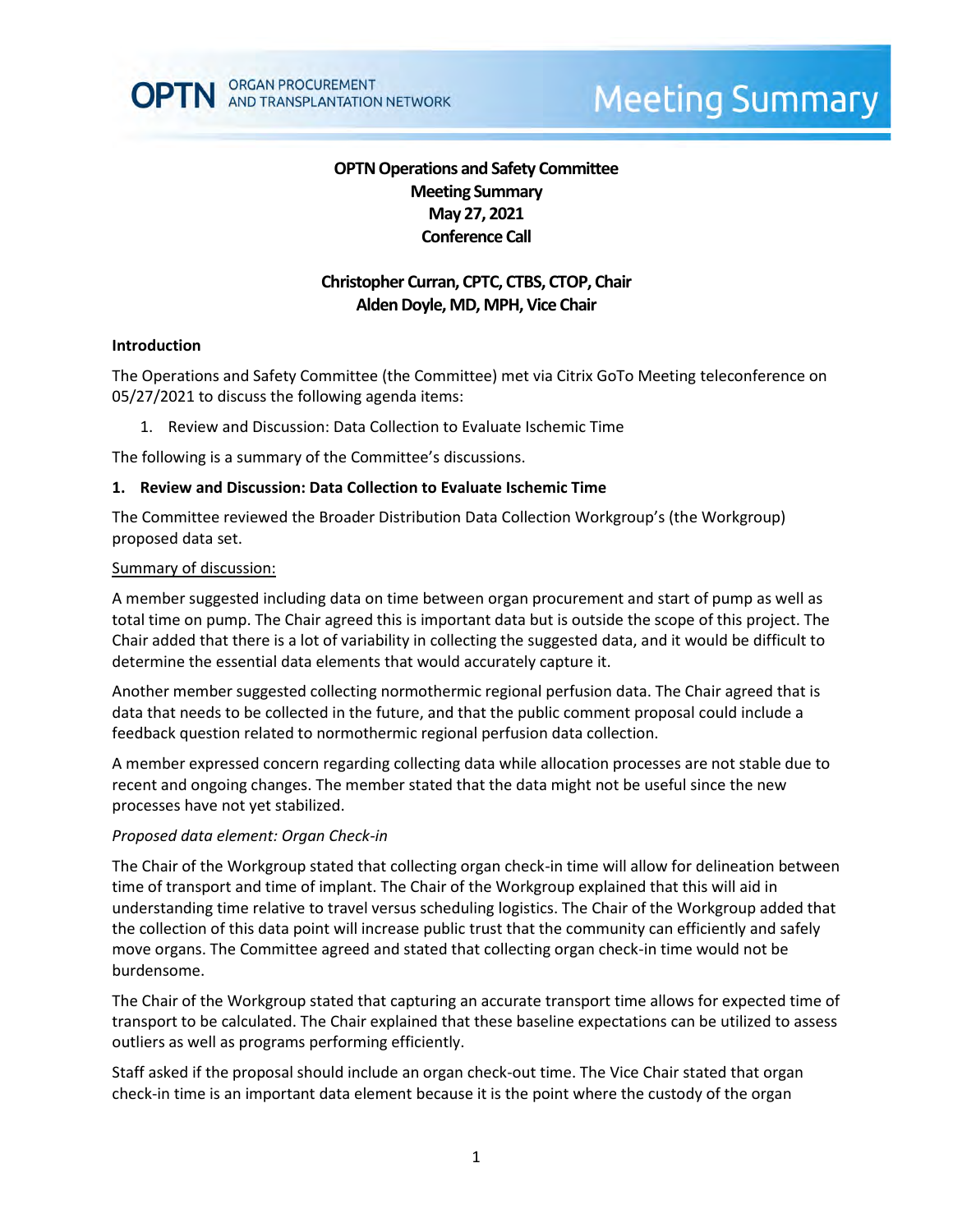changes from the organ procurement organization (OPO) to the transplant program. Another member stated that organ check-out time could be captured when the organ is scanned into TransNet. The Chair of the Workgroup stated that organ check-out time could be included in the proposal as a new data element. The Chair of the Workgroup added that the OPO has custody from cross-clamp to organ-checkin, and that time period can be used to measure efficiency of the OPO moving organs.

A member asked whether a transplant program will have to enter an organ check-in time if a transplant program receives an organ but decides not to transplant the organ. The Chair of the Workgroup responded that organ check-in will need to be defined. The Chair suggested organ check-in to be defined as the check-in time documented at the organ's final disposition (where the organ was transplanted).

# *Proposed data element: Time of first anastomosis*

Staff asked if transplant programs will be expected to submit a total cold ischemic time or will the discrete fields be utilized as a way to calculate cold ischemic time. A member stated that time of first anastomosis does not reflect the end of cold ischemic time. The Chair stated that regardless of what the duration of time is titled, it is an important data element to collect and removes the burden of members manually calculating a number. The Chair stated that the definition of transplant in policy is first anastomosis which is the reason members use it as a surrogate of end of cold ischemic time. A member added that first anastomosis is how transplant programs prove compliance with ABO verification policy. The Vice Chair suggested that reperfusion as a time point could be considered.

Another member stated that due to various philosophies of transplant programs, there will be huge discrepancies in cold ischemic time which do not necessarily reflect the ultimate outcome of the organ. The Chair agreed and stated that that is the reason that discrete data points should be collected.

The Chair of the Workgroup stated that data points have been grouped into defining cold ischemic time, and suggested asking the community what is beneficial for transplant programs to make organ acceptance decisions. The Chair of the Workgroup stated that the purpose of trying to capture these data elements is for individuals to make decisions to safely transport organs, and if cold ischemic time is not a helpful surrogate for the quality of an organ why should it be collected. The Chair of the Workgroup added that cold ischemic time is important from a research standpoint to understand the impacts of time outside the body, but this information seems variable based on how the organ is handled once it is procured. The Vice Chair responded that while cold ischemic time does not capture the whole story, it still helps with decision making. The Vice Chair added that it is a discrete, understandable field that helps with partial understanding of moving into continuous distribution frameworks.

There were no additional questions or comments. The meeting was adjourned.

## Next steps:

The Committee will review a revised data collection proposal and vote to send it to Summer 2021 Public Comment during their June 10, 2021 meeting.

## **Upcoming Meetings**

- June 10, 2021 (teleconference)
- July 22, 2021 (teleconference)